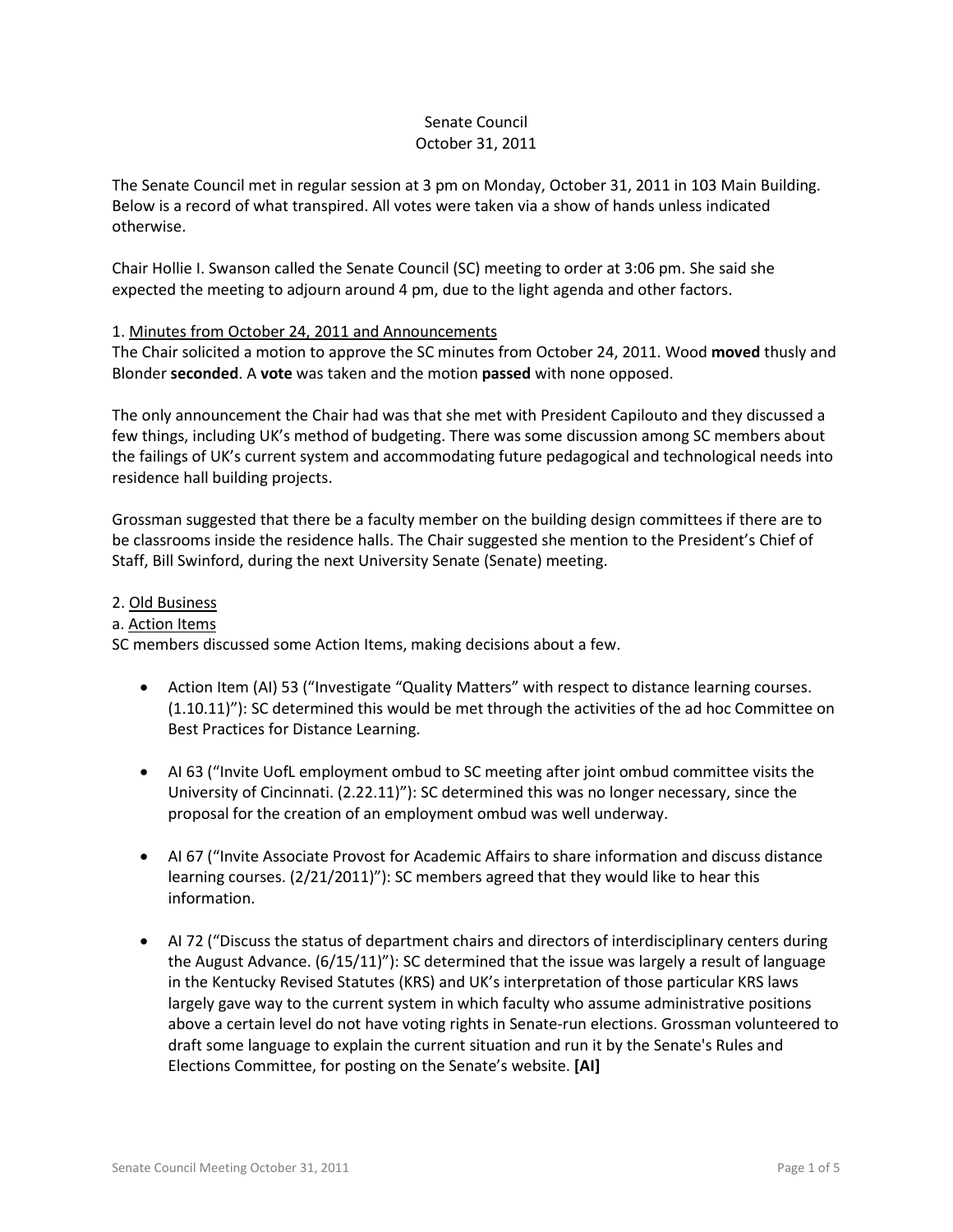- AI 73 ("Ask each college dean's office to submit information about their faculty council, as part of the SACS reaccreditation effort. (6/15/2011)"): the Chair said she would take care of this.
- AI 76 ('Develop metrics for faculty input into president's performance during August Advance. (6/15/2011)"): the Chair reported that Coyne and Wasilkowski were working on this item. Coyne asked for five minutes during the next SC meeting to request some guidance from the SC on a particular matter.
- AI 81 ("Meet with each college's faculty in the fall, and also reinforce the importance of identifying a senator to communicate with college faculty. (6/15/2011)"): the Chair reported having met with a couple of college councils. These activities will be wrapped up by the Chair with other communications to college faculty councils.
- AI 86 ("Determine by late August the messages(s) the Chair should relay when she visits college faculty councils."): this will be wrapped up by the Chair with other communications to college faculty councils.

The Chair commented that President Capilouto will look to the Senate and beyond for the faculty representatives to serve on the recently recommended by the Board of Trustees athletics advisory committee.

• AI 91 ("Ask the President to nominate a faculty representative to the SEC/NCAA from a list of names forwarded to the President from the Chair of the Senate Council."): the Chair reported that she had discussed this issue briefly with President Capilouto during their recent meeting. After some discussion, SC members asked that she again bring up the subject with the President.

# 3. Proposal from the Joint Committee of the University and Staff Senates on the Proposed Creation of Employment Ombud Program

SC members discussed the report of the Joint Committee of the University and Staff Senates on the proposed creation of an employment ombud program. The Chair said it was her understanding that the President's primary concern with the proposal was that it would treat symptoms, but not the real problem of interpersonal relationships.

SC members engaged in about 30 minutes of discussion regarding the report. The beginning of the discussion was spent on explaining the contents of the report and how the office would function. A couple of current, anecdotal examples of why such an employment ombud is needed were shared. SC members were somewhat divided regarding support for the proposal. Some agreed with the opinion that the proposal merely addressed symptoms of real problems. It was suggested that the money to be spent on an employment ombud could be better spent on fixing existing problems. There were also questions about exactly how the office would function, specifically interactions with existing Human Resources offices and policies.

SC members generally agreed with the idea that the office would be a good centralized reporting location that could more easily identify offices/units where there are an inordinate number of complaints. Funding for the proposal has not been solidified, but rather offered verbally from the Provost, the Executive Vice President for Financial Affairs, the Executive Vice President for Health Affairs and the Athletics Director.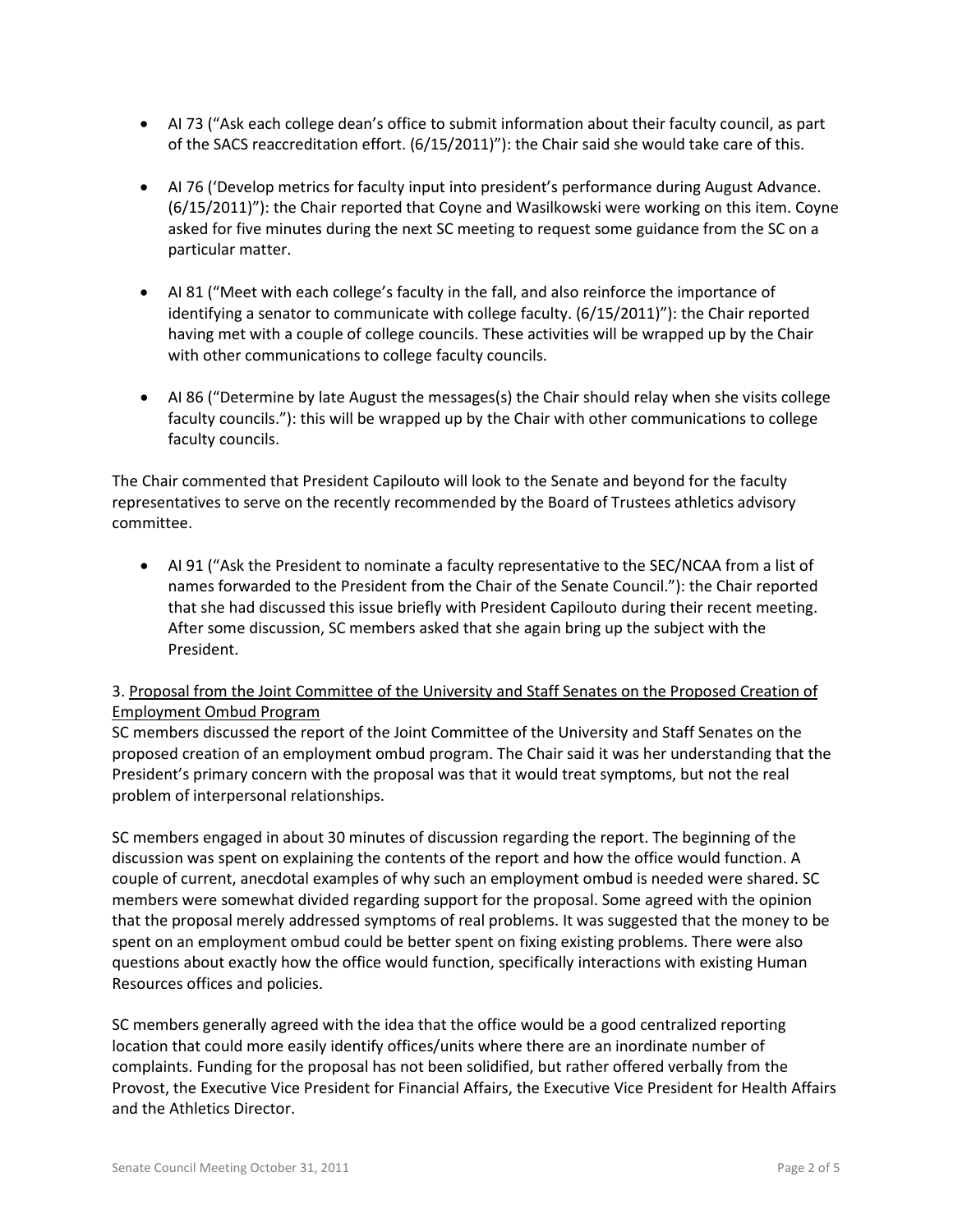Additional opinions are below.

- Education about how to be a better supervisor will not solve all of UK's personnel problems, particularly because of UK's size and lack of free market pressure to ensure good management of employees.
- Adjustments to Human Resources could be implemented with the budget for the employment ombud, instead.
- The money to fund an employment ombud office would be better spent on a hard push for training of supervisors, including instruction on how to identify problems and prevent issues from arising. Such a program was implemented in the medical center about 10 years ago and has made improvements.
- Improvements to UK's supervision policies should be made, including requirements for continuous supervisory education, but that is separate from the issue of an employment ombud.

Grossman **moved** that the SC recommend that the Senate endorse the report of the Joint Committee of the University and Staff Senates on the Proposed Creation of an Ombud's Program. Wasilkowski **seconded**.

There was discussion among SC members about endorsing the report and what it would mean, practically speaking. It was acknowledged that many details would have to be ironed out when the language was codified into a University regulation.

McCormick stated that she would have to abstain from a vote, since she had not yet read the report. Wood **moved** to table discussion on the report. Pienkowski **seconded**. There being no further discussion, a **vote** was taken and the motion **passed** with none opposed.

## 4. Proposed Changes to the Business Procedures Manual

The Chair asked SC members to turn their attention to the proposed changes to Business Procedures Manual (BPM), specifically BPM E-1-3 ("Fiscal Roles and Responsibilities") and BPM E-1-4 ("Internal Control"). Mrs. Brothers explained that the proposed changes to the BPM will involve requirements for all employees, which was why it was on the agenda. The Chair asked SC members to review the changes and let her know of any concerns.

There being no objection, the meeting was adjourned at 4:05 pm. [The Action Items are a part of the minutes, but fall at the end.]

> Respectfully submitted by Hollie I. Swanson, Senate Council Chair

SC members present: Blonder, Coyne, Grossman, Kelly, McCormick, Peek, Pienkowski, Swanson, Wasilkowski, Wimberly and Wood.

Prepared by Sheila Brothers on Wednesday, November 2, 2011.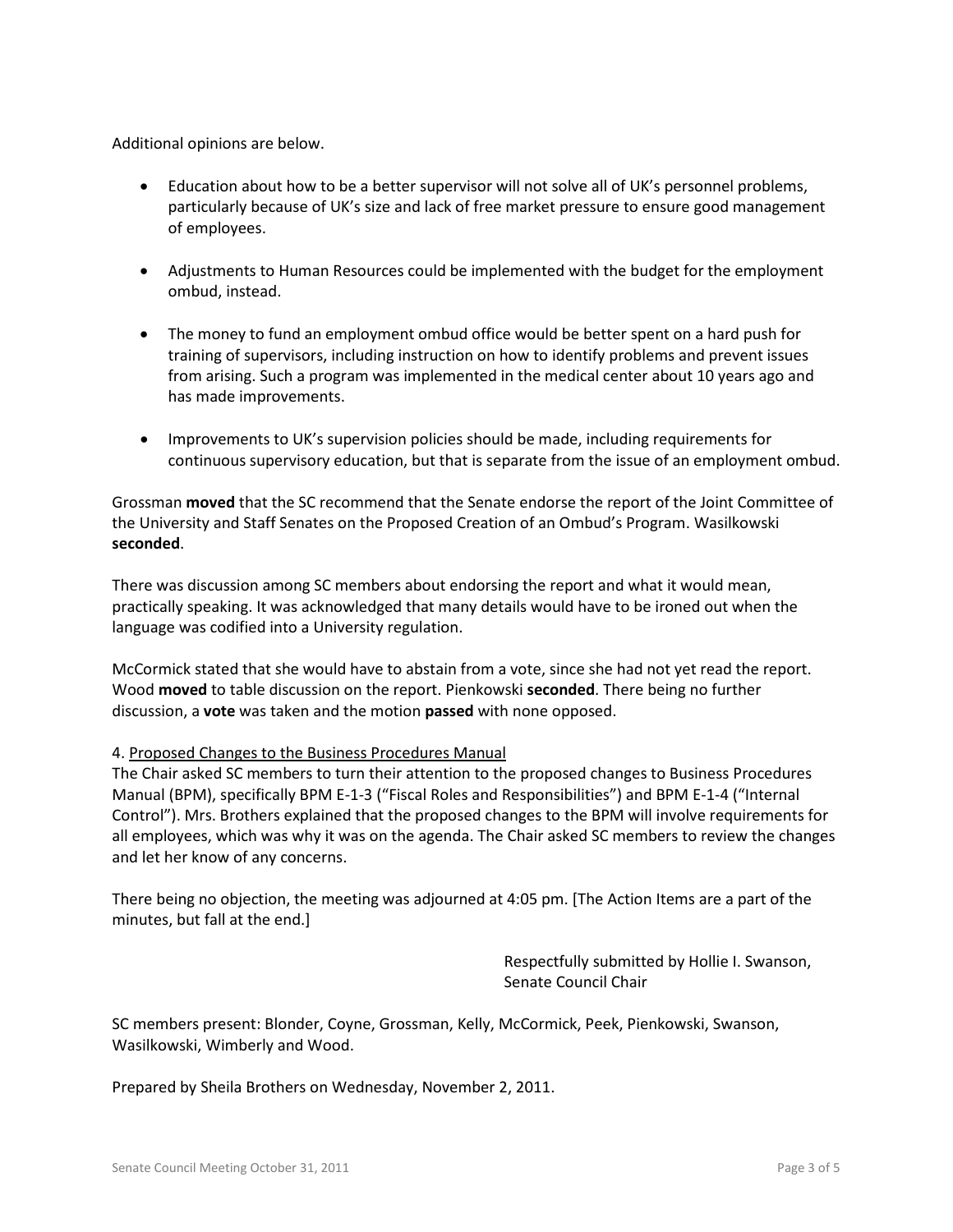| #   | $\sqrt{ }$ | Item                                                                                                                                                                                                                                                                                                             | Responsibility                 | Completed |
|-----|------------|------------------------------------------------------------------------------------------------------------------------------------------------------------------------------------------------------------------------------------------------------------------------------------------------------------------|--------------------------------|-----------|
| 20. |            | Charge Senate's Academic Programs Committee with creating processes for<br>substantive change issues (teach-out, contractual/consortium process, off-<br>campus sites, how to reopen a suspended program). (8/23/10)                                                                                             | SC                             |           |
| 31. |            | Ask the Provost to submit a statement of financial and administrative feasibility<br>for proposals prior to the proposals being sent to cmte. (10/4/10)                                                                                                                                                          | Document<br>Handling<br>System |           |
| 40. |            | Draft changes to Senate Rule language on Senate meeting attendance policies<br>for review by SC. (8/30/10 & 11/15/10)                                                                                                                                                                                            | Chair, Steiner                 |           |
| 42. |            | Discuss with the Provost the method of allocating resources from distance<br>learning courses. (11/15/10)                                                                                                                                                                                                        | Chair                          |           |
| 44. |            | Create ad hoc committee (perhaps with VPR and Provost) to look at what<br>constitutes an administrative or an educational unit, and if there is a continuum<br>or a sharp difference. (11/22/10; 12/6/10)                                                                                                        | Chair, SC                      |           |
| 46. |            | Discuss election of officers, specifically who is eligible to cast votes. (12/6/10);<br>Solicit opinions from the Senate. (2/28/11)                                                                                                                                                                              | <b>SC</b>                      | 9/2011 &  |
| 57. |            | Look into creating a Senate committee on assessment. (1/31/11)                                                                                                                                                                                                                                                   | SC                             |           |
| 62. |            | Determine how to address the issue of the proportionate representation of<br>appointed Board of Trustees members. (2/7/11)                                                                                                                                                                                       | SC                             |           |
| 66. |            | Invite Associate Provost for Undergrad Ed to offer "State of Undergraduate<br>Education" address to Senate. (2/21/11)                                                                                                                                                                                            | Chair                          |           |
| 67. |            | Invite Associate Provost for Academic Affairs to share information and talk about<br>distance learning courses. (2/21/2011)                                                                                                                                                                                      | Mrs. Brothers                  |           |
| 72. |            | Discuss status of department chairs and directors of interdisciplinary centers<br>during the August Advance. (6/15/11)<br>Create<br>informational page that shows KRS language on faculty administrators and UK's<br>interpretation that they cannot vote in elections for faculty representatives<br>(10/31/11) | Grossman                       |           |
| 73. |            | Ask each college dean's office to submit information about their faculty council,<br>as part of the SACS reaccreditation effort. (6/15/11)                                                                                                                                                                       | Chair                          |           |
| 76. |            | Develop metrics for faculty input into president's performance during August<br>Advance. (6/15/11)                                                                                                                                                                                                               | SC                             |           |
| 77. |            | Draft a report on the perceptions of the faculty reps on the Presidential Search<br>Committee on the process, and include relevant info from similar universities'<br>recent presidential searches. (6/15/11)                                                                                                    | Chair & Steiner                |           |
| 81. |            | Meet with each college's faculty council in the fall, and also reinforce the<br>importance of identifying a senator to communicate with college faculty.<br>(6/15/11)                                                                                                                                            | Chair                          |           |
| 82. |            | Request that the chair of the Senate's Academic Facilities Cmte be invited to<br>attend meetings of the Capital Planning Advisory Group. (6/15/11)                                                                                                                                                               | Chair                          |           |